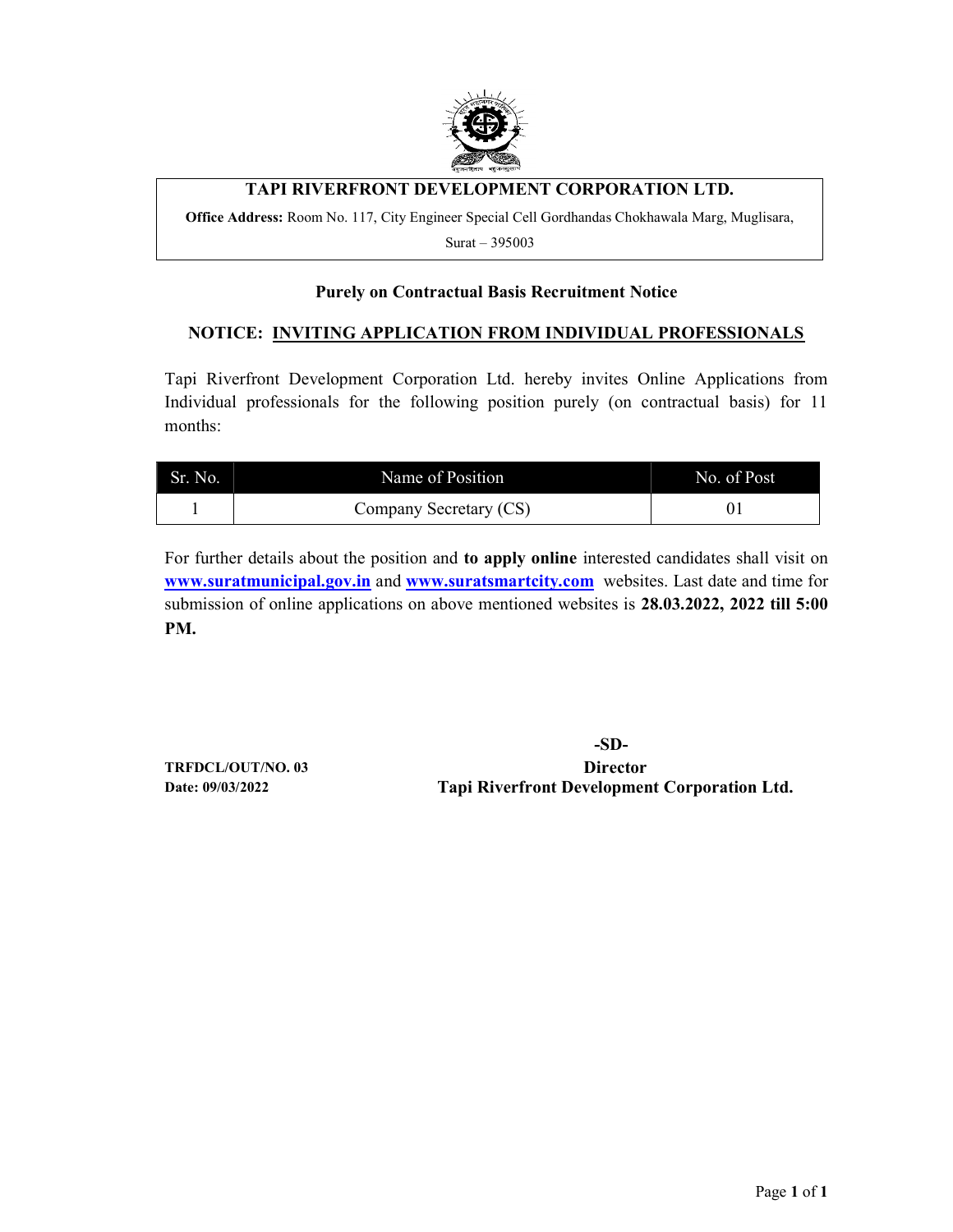Tapi Riverfront Development Corporation Ltd. hereby invites Online Applications from Individual professionals for the following position purely (on contractual basis) for 11 months:

Position: Company Secretary (CS)

No. of Post: 01 (One)

Type of Appointment: Contractual appointment for 11 months

### Qualification & Experience:

- I. Company Secretary approved by The Institute of Company Secretary of India
- II. Minimum 3 Years of post -qualification (CS) relevant experience of dealing with legal and regulatory matters of the company and good knowledge of Companies Act.

### Roles & responsibilities:

The Company Secretary is primarily responsible for all statutory compliances of Tapi Riverfront Development Corporation Ltd. (TRFDCL). The broad roles and responsibilities of the Company Secretary shall cover but are not limited to the following activities:

- Ensure compliance of the provisions of Companies Law and rules made thereunder and other statutes and bye-laws of the company.
- Ensure that business of the company is conducted in accordance with its objects as contained in its memorandum of association.
- Ensure that affairs of the company are managed in accordance with its objects contained in the articles of association and the provisions of the Companies Law.
- Prepare agenda, arrange and communicate date, time and venue of all meetings of TRFDCL including Board meeting, HR, Project, Audit, etc. committees and prepare minutes of meetings. Timely prepare and share board of directors & various committee resolutions as per required format with the concerned personnel & maintain all committee resolutions date wise.
- Prepare and file various documents/returns as required such as copy of various resolutions on prescribed form (MCA/RoC) within the specified time period.
- Prepare and update (as and when required) TRFDCL SOP, keep up to date record of directors, GMs, DGMs and other management executives and accordingly update on MCA website.
- Arrange with and to call and hold meetings of the board and to prepare a correct record of proceedings. Attend the board meetings in order to ensure that the legal requirements are fulfilled, and provide such information as are necessary.